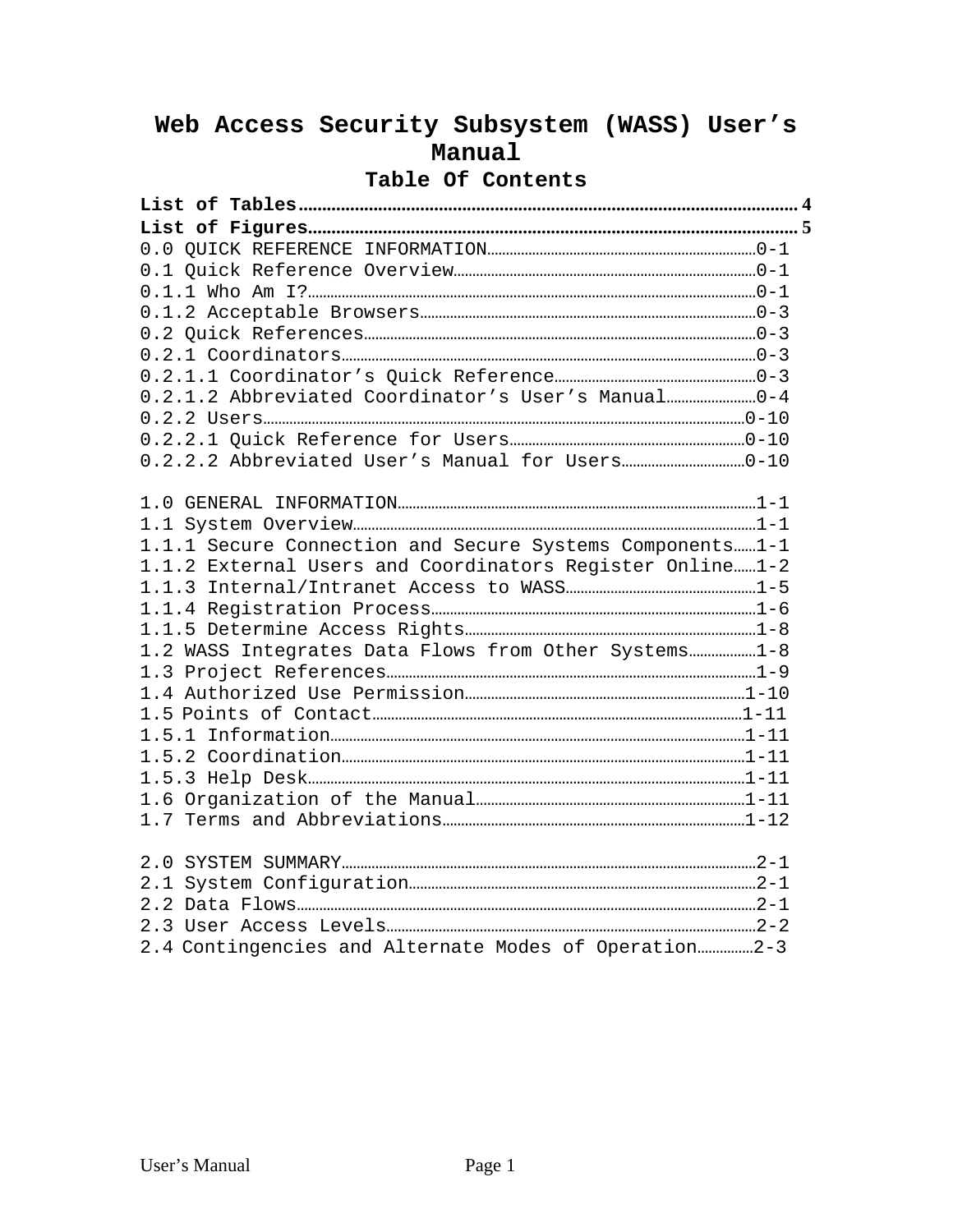| 3.2.1 Assistance Contract Assignment Maintenance3-4    |  |
|--------------------------------------------------------|--|
|                                                        |  |
|                                                        |  |
|                                                        |  |
| 3.2.5 RAP Organization Assignment Maintenance3-4       |  |
|                                                        |  |
|                                                        |  |
|                                                        |  |
|                                                        |  |
|                                                        |  |
|                                                        |  |
|                                                        |  |
|                                                        |  |
|                                                        |  |
| 4.2.2 User Maintenance - User Search/Selection4-8      |  |
|                                                        |  |
|                                                        |  |
|                                                        |  |
|                                                        |  |
|                                                        |  |
|                                                        |  |
|                                                        |  |
|                                                        |  |
|                                                        |  |
|                                                        |  |
|                                                        |  |
| 4.2.7 Assistance Contract Assignment Maintenance4-18   |  |
|                                                        |  |
|                                                        |  |
|                                                        |  |
|                                                        |  |
| 4.3.1.1 Requesting a Business Partner Relationship4-23 |  |
| 4.3.2 Activation of a Requested Business Partner       |  |
|                                                        |  |
| 4.3.3 Deactivate a Business Partner Relationship4-26   |  |
| 4.3.4 Deleting a Business Partner Relationship4-27     |  |
|                                                        |  |
|                                                        |  |
|                                                        |  |
|                                                        |  |
|                                                        |  |
|                                                        |  |
|                                                        |  |
|                                                        |  |
|                                                        |  |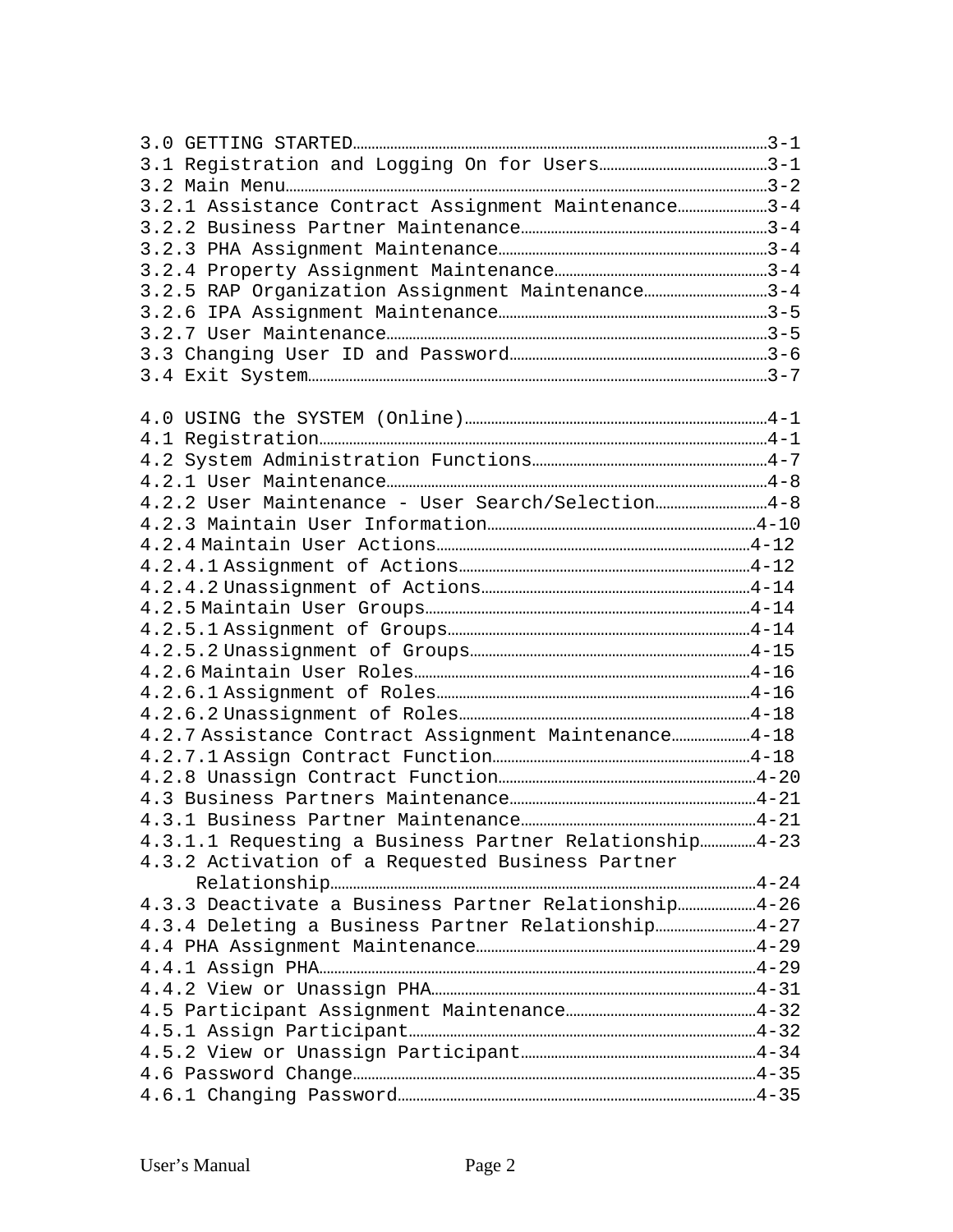| 4.8 Reverse Auction Program (RAP) Bidder Assignment  |  |
|------------------------------------------------------|--|
|                                                      |  |
|                                                      |  |
| 4.8.2 View or Unassign Reverse Auction Program (RAP) |  |
|                                                      |  |
|                                                      |  |
|                                                      |  |
|                                                      |  |
|                                                      |  |
|                                                      |  |
| 4.11.1 Special Instructions for Error Correction4-57 |  |
|                                                      |  |
|                                                      |  |
|                                                      |  |
|                                                      |  |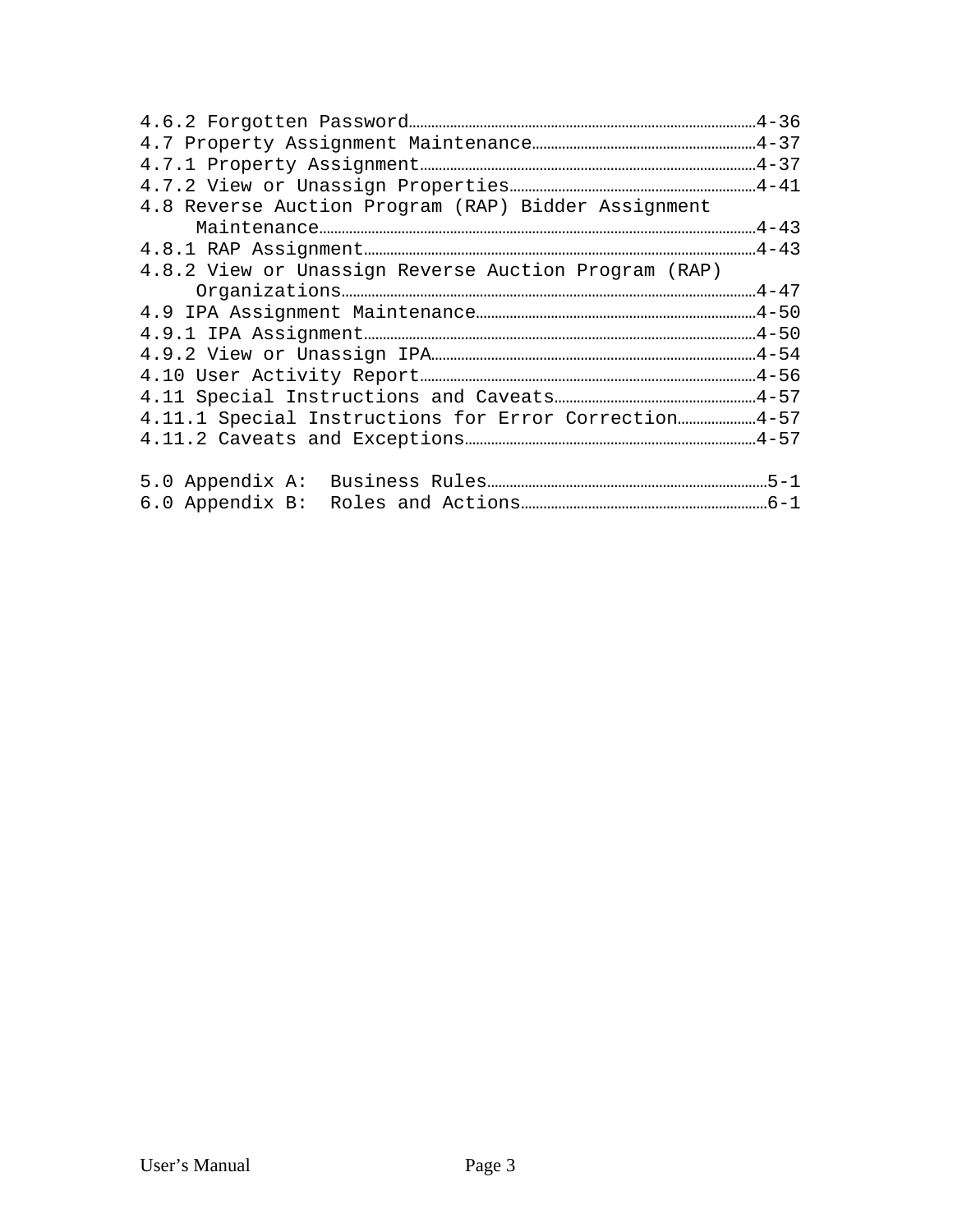## **List of Tables**

| Table 0-2 Help Desk Contact Information by System0-2      |
|-----------------------------------------------------------|
| Table 0-3 Assignable Systems Based on Registration        |
|                                                           |
| Table 0-4 Help Desk Contact Information by System0-9      |
|                                                           |
| Table 0-6 Help Desk Contact Information by System0-14     |
| Table 1-1 Objectives for Web Access Security Subsystem1-1 |
| Table 1-2 Assignment of Privileges for External Users 1-4 |
| Table 1-3 Assignment of Privileges to Internal Users1-5   |
|                                                           |
| Table 1-5 Access to Systems Based on Registration         |
|                                                           |
|                                                           |
|                                                           |
| Table 1-8 Audit Trail Information Available to System     |
|                                                           |
| Table 1-9 Description Requirements for Audit Trail1-10    |
|                                                           |
|                                                           |
|                                                           |
| Table 2-1 High-Level Database Table Descriptions          |
|                                                           |
|                                                           |
|                                                           |
| Table 4-2 User Maintenance Functions for Coordinators4-8  |
|                                                           |
|                                                           |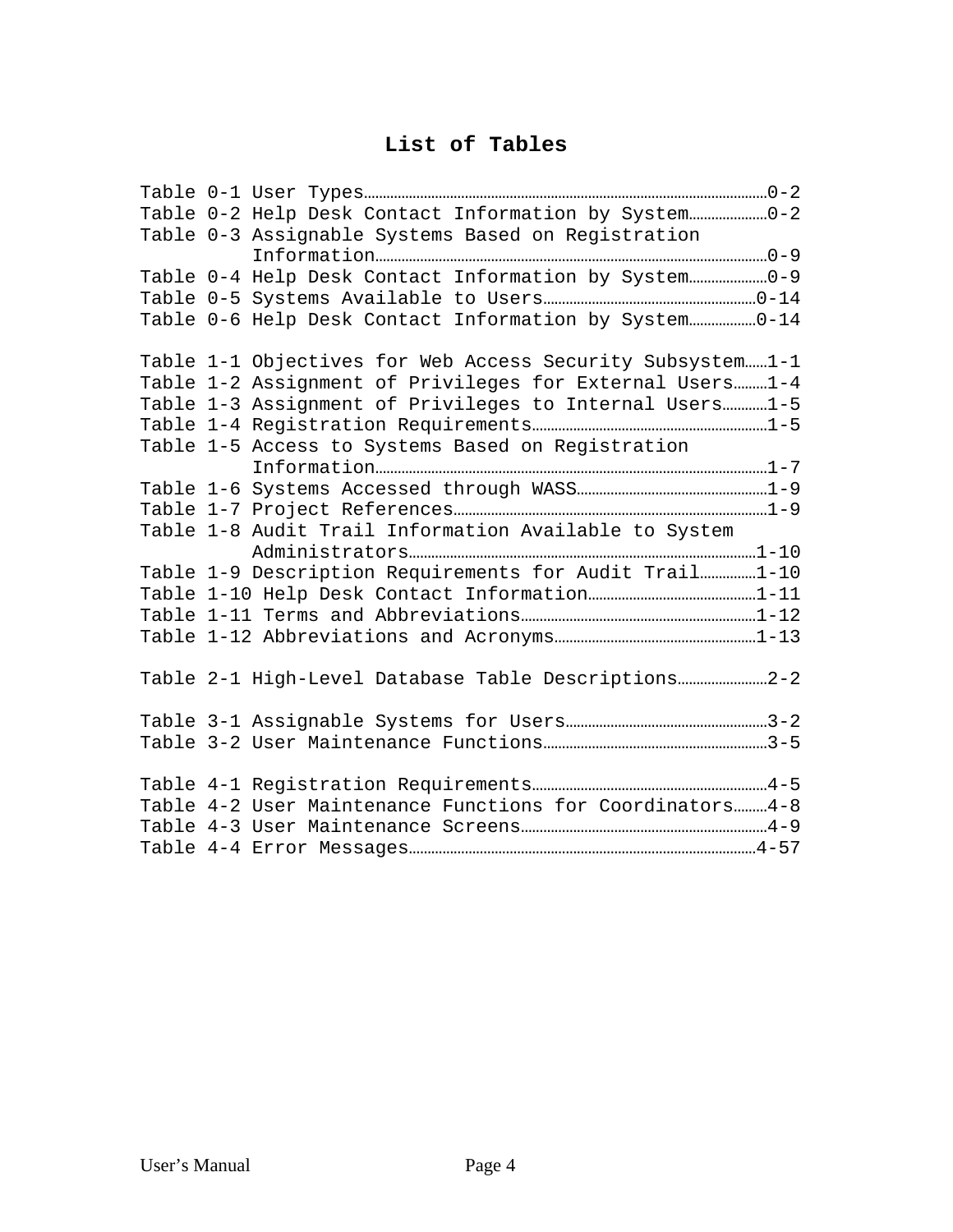## **List of Figures**

| Figure 0-2 Public Housing Authority Registration0-6        |  |
|------------------------------------------------------------|--|
|                                                            |  |
|                                                            |  |
|                                                            |  |
|                                                            |  |
|                                                            |  |
|                                                            |  |
|                                                            |  |
|                                                            |  |
|                                                            |  |
| Figure 4-1 Online System Login Screen for WASS 4-1         |  |
|                                                            |  |
|                                                            |  |
|                                                            |  |
|                                                            |  |
| Figure 4-6 System Administration and User Maintenance      |  |
|                                                            |  |
|                                                            |  |
|                                                            |  |
|                                                            |  |
| Figure 4-10 User Edit Transaction Confirmation4-11         |  |
|                                                            |  |
| Figure 4-12 Assign/Unassign Actions for User4-13           |  |
| Figure 4-13 Assign/Unassign Action(s) Transaction          |  |
|                                                            |  |
|                                                            |  |
|                                                            |  |
| Figure 4-16 Assign/Unassign Groups Transaction             |  |
|                                                            |  |
|                                                            |  |
|                                                            |  |
| Figure 4-19 Assign/Unassign Roles Confirmation4-17         |  |
| Figure 4-20 Assign Roles Transaction Confirmation4-18      |  |
|                                                            |  |
|                                                            |  |
| Figure 4-23 Confirmation Assignment of Contract4-19        |  |
| Figure 4-24 Assistance Contract Assignment Maintenance4-20 |  |
|                                                            |  |
| Figure 4-26 Confirmation of Unassignment of Contract 4-21  |  |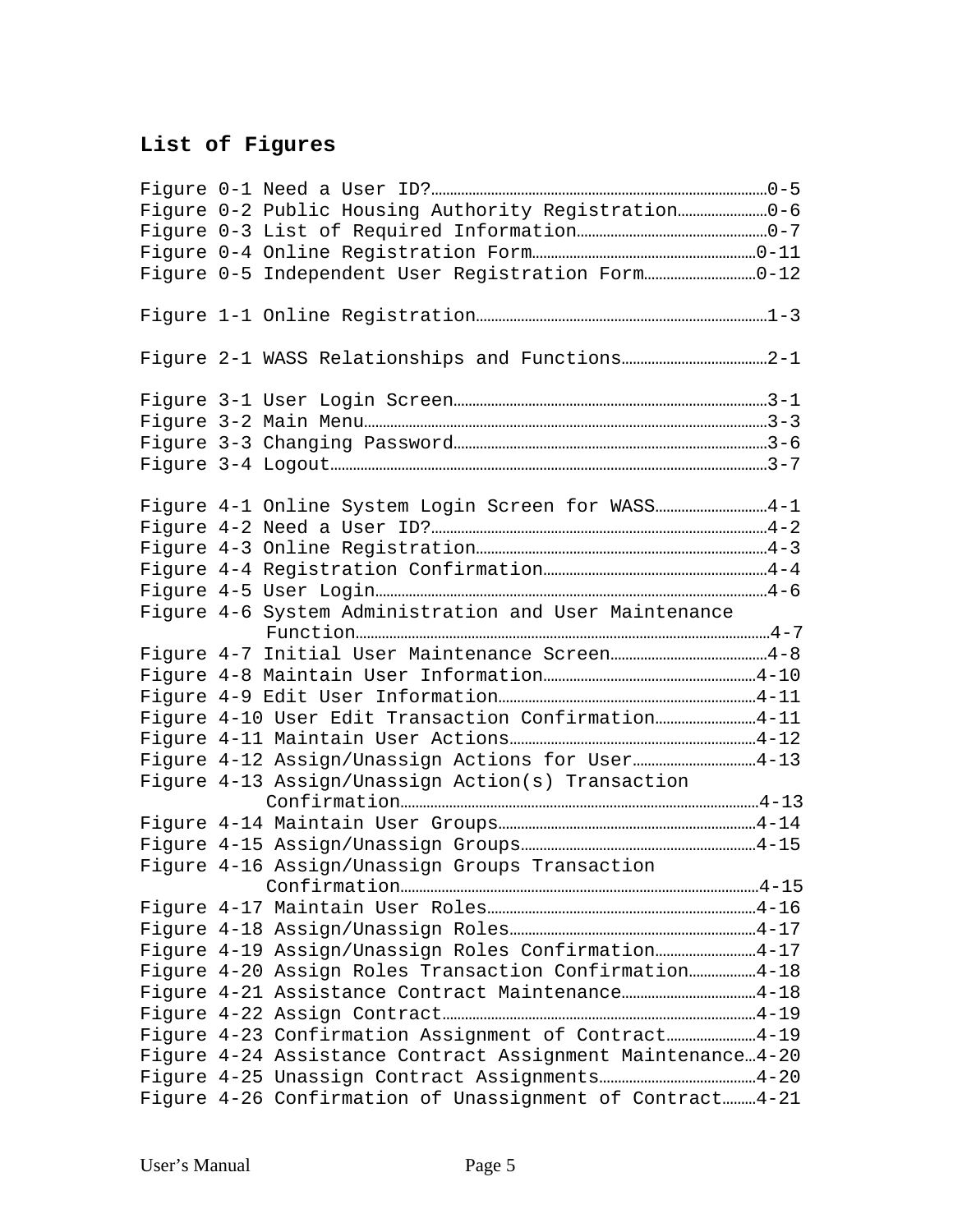|  | Figure 4-27 Business Partner Maintenance Request4-21      |
|--|-----------------------------------------------------------|
|  | Figure 4-28 Request/Add Business Relationships4-22        |
|  | Figure 4-29 Add/Delete Relationships Confirmation4-23     |
|  | Figure 4-30 Request Business Partner Relationship         |
|  |                                                           |
|  | Figure 4-31 Business Partners Maintenance - Activate      |
|  |                                                           |
|  |                                                           |
|  | Figure 4-33 Business Partner Relationship Activation      |
|  |                                                           |
|  | Figure 4-34 Business Partner Maintenance - Deactivation   |
|  |                                                           |
|  | Figure 4-35 Business Partner Relationship - Deactivate    |
|  |                                                           |
|  | Figure 4-36 Business Partner Deactivation Transaction     |
|  |                                                           |
|  | Figure 4-37 Delete Business Partner Relationships4-27     |
|  | Figure 4-38 Delete Business Partner Relationship          |
|  |                                                           |
|  | Figure 4-39 Confirmation of Business Relationship         |
|  |                                                           |
|  |                                                           |
|  |                                                           |
|  |                                                           |
|  |                                                           |
|  | Figure 4-44 Unassignment Confirmation Screen4-32          |
|  | Figure 4-45 Participant Assignment Maintenance4-32        |
|  | Figure 4-46 Assignment of Participant and Participant     |
|  |                                                           |
|  |                                                           |
|  | Figure 4-48 View or Unassign Participant for a User  4-34 |
|  |                                                           |
|  |                                                           |
|  |                                                           |
|  | Figure 4-52 Initial Property Assignment Maintenance       |
|  |                                                           |
|  |                                                           |
|  | Figure 4-54 Property Assignment Transaction               |
|  |                                                           |
|  | Figure 4-55 Property Assignment within a                  |
|  |                                                           |
|  | Figure 4-56 Assign Property for User from a Listing of    |
|  |                                                           |
|  |                                                           |
|  |                                                           |
|  | Figure 4-59 Property Unassignment Transaction             |
|  |                                                           |